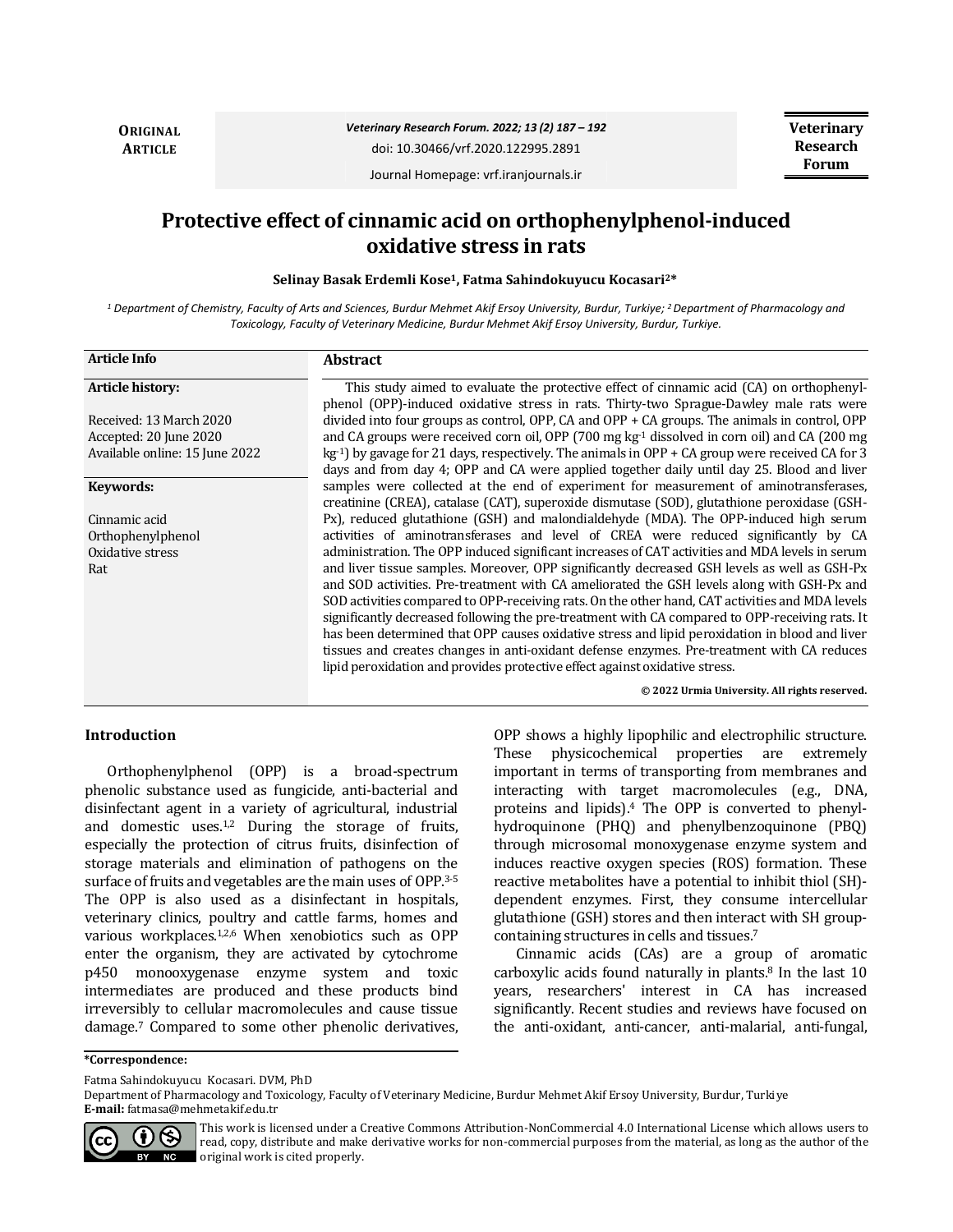anti-inflammatory and anti-microbial activity of CA in medicine.9-11 As anti-oxidants in aerobic organisms, phenolic compounds act as electron donors to reactive species and scavengers of ROS/reactive nitrogen species in order to supress the oxidative stress. Also, they can upregulate the anti-oxidant enzymes and play important role in repair of oxidative damage in biomolecules.

Since OPP is a potent toxic compound and commonly used as fungicide and anti-bacterial agent in fruits and fruit products, search for new and better agents for protection against toxicity of OPP is required. This study is aimed to investigate the protective effects of CA in rats against oxidative damage caused by OPP.

#### **Materials and Methods**

The animal experiments were conducted in accordance with the ethical guidelines for investigations in laboratory animals and were approved by the Animal Experiments Local Ethics Committee of Burdur Mehmet Akif Ersoy University, Burdur, Turkiye (Ethics No.: 162-22/12/2015).

**Experimental animals and design.** Thirty-two Sprague-Dawley male rats, weighing 200 - 300 g, 10 - 12 weeks old, were obtained from our local animal facility at Burdur Mehmet Akif Ersoy University, Burdur, Turkiye. The animals were kept for 12 hr in light and 12 hr in dark period at 21.00 - 23.00 ˚C and 60.00 - 80.00% humidity. All animals received *ad libitum* pellet feed and water. The animals were randomly divided into four groups, eight animals in each. The animals in control group were given 1.00 mL of corn oil for 21 days by gavage. The OPP group was administered 700 mg  $kg<sup>-1</sup>$  OPP (dissolved in corn oil) and CA group was administered 200 mg kg-1 CA (dissolved in 0.10% dimethyl sulfoxide) by gavage for 21 days. In OPP + CA group, rats received 200 mg  $kg<sup>-1</sup> CA$  3 days prior to OPP, from day 4, 700 mg  $kg<sup>-1</sup>$  OPP + 200 mg  $kg<sup>-1</sup>$  CA were applied daily by gavage until day 25. The OPP and CA doses used in the experiment were determined as a result of conducted preliminary experiments, following literature evaluation. At the end of experiment, blood samples were withdrawn from the animals via cardiac puncture under isoflurane (2.00 - 3.00%) anesthesia. Blood samples were collected in tubes with and without EDTA. All animals were euthanized by cervical dislocation. The abdominal area was opened, and the liver was removed immediately by dissection and then, washed in ice-cooled isotonic saline.

**Serum aminotransferases and creatinine levels determination.** Blood samples taken directly into the tubes were centrifuged at 4,000 rpm for 10 min. Serum aspartate aminotransferase (AST), alanine aminotransferase (ALT) and creatinine (CREA) levels were measured by an autoanalyzer (Gesan chem 200 Gesan Production srl, Campobello, Italy). The ALT and AST activities were detected according to kinetic UV optimized

International Federation of Clinical Chemistry methods12,13 and CREA levels were detected according to Jaffe method.<sup>14</sup>

**Blood and liver tissue samples preparation.** Blood samples collected into tubes containing K3EDTA were centrifuged for 5 min at 4,000 rpm at 4.00 ˚C. The plasma fraction was separated and stored at – 20.00 ˚C until analysis. The erythrocyte fraction was centrifuged at 4,000 rpm for 5 min by adding three times of its volume of saline phosphate buffer solution (pH: 7.40) and the supernatant was discarded. The same procedure was repeated three times. Then, 1:1 volume of saline phosphate buffer solution was added to erythrocytes and samples were stored at – 20.00 ˚C until analysis. Liver tissues were washed primarily with 0.90% ice-cold isotonic saline. The tissues were homogenized  $(1/10 \t w/v)$  with phosphate buffer saline (prepared as: 140 mM KCl, 10.00 mM NaHCO<sub>3</sub>, 3.00 mM KH<sub>2</sub>PO<sub>4</sub> and 2.00 mM K<sub>2</sub>HPO<sub>4</sub> L<sup>-1</sup>; dissolved in 950 mL of deionized water, adjusted to pH: 7.20 with 5.00 N NaOH and completed to 1,000 mL). The homogenate was then centrifuged at 15,000 rpm for 45 min (4.00 °C) and the supernatant was separated. Samples were stored at - 20.00 °C until analysis. The erythrocytes, plasma samples and tissue homogenate supernatants were used to evaluate the GSH and malondialdehyde (MDA) levels and superoxide dismutase (SOD), catalase (CAT) and glutathione peroxidase (GSH-Px) activities.

**Anti-oxidant enzyme activities determination.** The CAT activities in erythrocyte and tissue homogenate samples were measured according to the method reported by Aebi.<sup>15</sup> The principle of this method is based on the degradation of hydrogen peroxide added to the medium by the CAT present in the samples. Fifty µL of hemolysate or homogenate was taken and diluted 1: 5 by adding 200  $\mu$ L distilled water. By taking 50.00  $\mu$ L of this mixture, 4,950 µL phosphate buffer was added and a second dilution was made in the ratio of 1: 100 (total dilution ratio of 1: 500). Simultaneously, 2.00 mL of supernatant was taken for the blank and sample, 1.00 mL of phosphate buffer solution was added to the blank and 1.00 mL of hydrogen peroxide-phosphate buffer solution was added to the sample. Absorbances were read at 240 nm against the blank at 0 and 30 sec in the spectrophotometer (UV-1700; Shimadzu, Kyoto, Japan). The CAT activities in erythrocyte and tissue homogenate samples were expressed as the rate constant of a firstorder reaction  $(k)$   $g<sup>-1</sup>$  of Hb and  $(k)$   $g<sup>-1</sup>$  of protein, respectively. The GSH-Px activities in erythrocyte and tissue homogenate samples were measured according to the method reported by Paglia and Valentine.<sup>16</sup> The principle of method is based on the oxidation of reduced GSH using GSH reductase via NADPH. One hundred µL Tris-EDTA (prepared with 1.00 M Tris buffer and 5.00 µM EDTA), 20.00 µL 1M reduced GSH, 100 µL 2.00 µM NADPH and 100 µL 10.00 U GSH reductase were added to the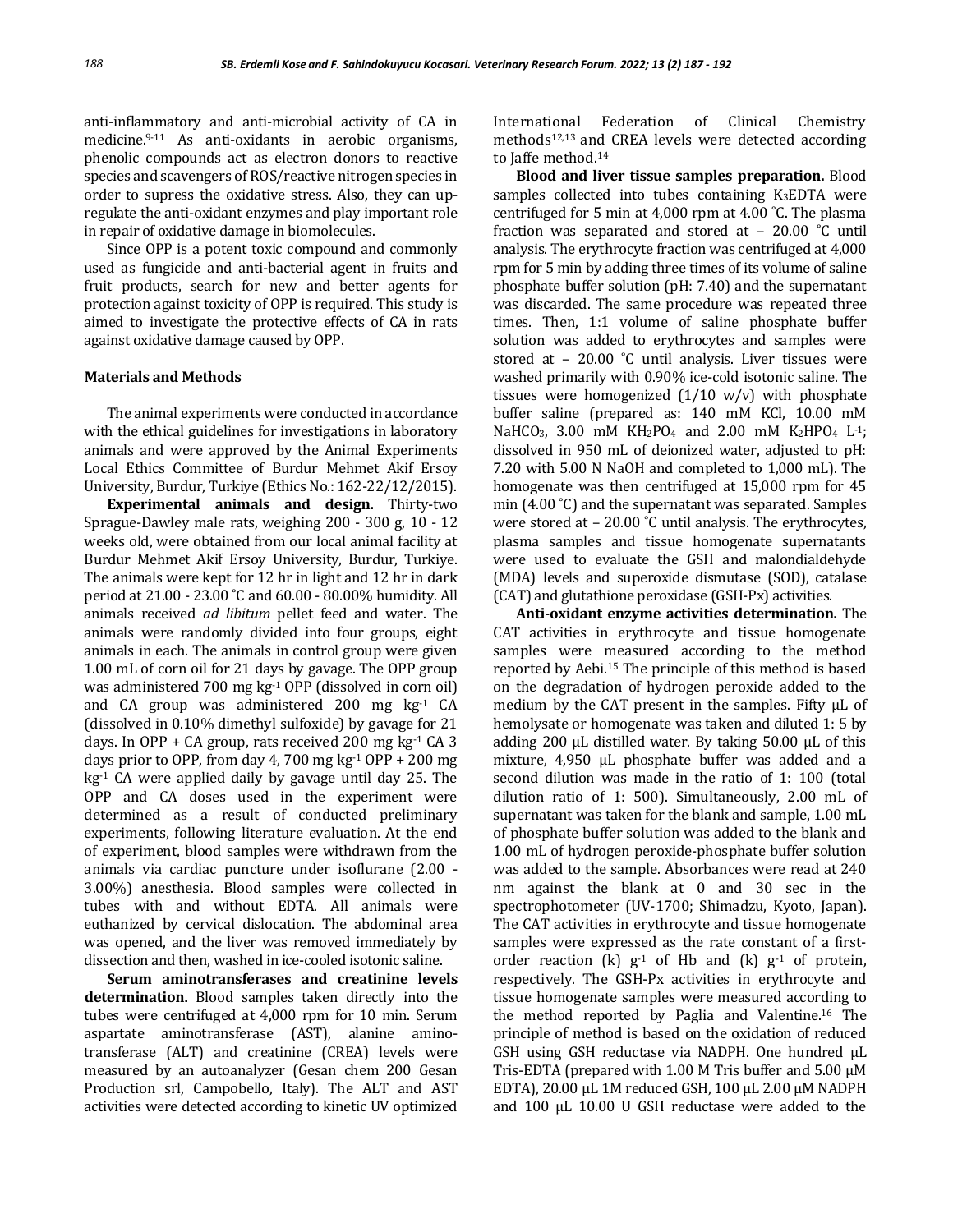blank and sample tubes. Hemolysate or homogenate  $(10 \mu L)$ were added into the sample tubes and kept at 37.00 ˚C for 10 min. The reaction was initiated by adding 7.00 µM of t-butylhydroperoxide and absorbances were read at 340 nm against the blank at 0 and 150 sec in the spectrophotometer. The activities of GSH-Px were expressed in erythrocyte and tissue homogenate samples as U  $g^{-1}$  of Hb and U  $g^{-1}$  of protein, respectively. The SOD activities in plasma and tissue homogenate samples were performed using a commercial kit (Rat super oxidase dismutase ELISA Kit EA0168Ra, Bioassay Technology Laboratory, Shanghai, China). The analysis was performed according to the kit procedure. Fifty µL of the standard solutions and plasma/tissue samples were added to the wells (in one of the wells, there was only diluted solution), then, biotinylated antigen was added, and wells were kept for 60 min at 37.00 ˚C. The wells were washed five times with buffer solution. Then, 50.00 µL of avidin-horseradish peroxidase was added to the wells and wells were kept at 37.00 ˚C for 60 min. The wells were washed five times with buffer solution again. Fifty  $\mu$ L substrate A and then, 50.00  $\mu$ L substrate B were added to each well and wells were kept in darkness for 10 min. Fifty µL of stop solution was added to the wells and mixed well and absorbances were read at 450 nm. The SOD activities in plasma and tissue homogenate samples were expressed as  $ng L^{-1}$ and ng mg-1 protein, respectively.

**Reduced GSH determination.** Reduced GSH levels in erythrocyte and tissue homogenate samples were measured according to the method reported by Sedlak and Lindsay.<sup>17</sup> The principle of method is based on the formation of 5-thio-2-nitrobenzoic acid by reacting 5,5 dithio-bis- (2-nitrobenzoic acid) (DTNB) with GSH and a thiol compound and breaking the disulfide bond. Seven hundred µL 15.00% trichloroacetic acid (TCA) and 700 µL sample (distilled water for the blank) were taken and centrifuged at  $2,500$  rpm for 5 min. Then,  $500 \mu L$  of supernatant was taken and 2.00 mL of Tris-EDTA and 100 µL of 0.01 M DTNB were added and left at room temperature for 5 min. Absorbance at 412 nm was read on the spectrophotometer against the blank. The GSH levels were expressed in erythrocyte and tissue homogenate samples as  $\mu$ mol g<sup>-1</sup> of Hb and  $\mu$ mol g<sup>-1</sup> of protein, respectively.

**Lipid peroxidation determination.** The measurements of MDA in erythrocyte were done as reported by Yoshioka *et al.*<sup>18</sup> and the determined lipid peroxide is referred as MDA. The principle of method is based on the spectrophotometric measurement of the pink product formed by MDA, the end product of thiobarbituric acid (TBA) and lipid peroxidation under acidic conditions. The hemolysate was diluted 1:5 and 0.50 mL was taken. Distilled water was used for the blank. Then, 0.50 mL of phosphate buffer and 0.50 mL of 15.00% TCA were added to diluted hemolysate and blank and kept on ice pouches for 2 hr. They were centrifuged for 10 min at 4,000 rpm at 4.00 °C. One mL of supernatants were taken, added to  $75.00 \mu L$  of 0.10 M EDTA and 250  $\mu L$  of 1.00% TBA solution (prepared in 0.05 N NaOH), mixed and kept in a boiling water bath for 15 min. Absorbances at 532 nm were read on the spectrophotometer against blank. The MDA level was expressed in erythrocyte as nmol  $g^{-1}$  of Hb. The measurements of MDA in tissue homogenate samples were done as reported by Ohkawa *et al.,*<sup>19</sup> and the determined lipid peroxide is referred as MDA. One hundred µL of 8.10% sodium dodecyl sulfate and 200 µL of tissue homogenate were mixed and kept at room temperature for 10 min. Distilled water was used for the blank. After that, 750 µL 20.00% acetic acid (pH: 3.50) and 750 µL 0.60% TBA were added to samples and blank. They were left in the boiling water bath for 60 min and then, left to cool at room temperature. Then, 2.50 mL of butanol: pyridine (15:1) mixture was added. The organic (pink) layer was separated and the absorbance at 532 nm was read against the blank on the spectrophotometer. The MDA level was expressed in tissue homogenate samples as nmol  $g^{-1}$  of protein.

**Hepatic total proteins determination.** Total protein was measured according to the Biuret method reported by Gornall *et al*. <sup>20</sup> The principle of method is based on the formation of blue colored complexes with nitrogen atoms in the structure of proteins with Cu+2 in Biuret solution and measuring the absorbance of this complex at 540 nm.

**Statistical analyses.** Data were expressed as mean ± standard error of the mean. All data were edited with the SPSS (version 22.0; IBM Corp., Armonk, USA). The results were analyzed using one way analysis of variance (ANOVA) followed by Tukey's test for comparison between different treatment groups. The  $p < 0.05$  was considered as statistically significant.

## **Results**

In OPP group, a significant increase was observed in serum AST and ALT activities and CREA level compared to the control group ( $p < 0.05$ ). In OPP + CA group, it was determined that there was a significant decrease in AST and ALT activities and CREA level compared to the OPP group (*p <* 0.05), (Table 1).

In blood and liver tissue samples, in OPP group, a significant increase in CAT activities and MDA levels (*p <*  0.05) and significant decrease in GSH levels as well as GSH-Px and SOD activities were observed compared to the control group ( $p < 0.05$ ). In OPP + CA group, a significant decrease in CAT activities and MDA levels (*p <* 0.05) and significant increase in GSH levels and SOD and GSH-Px activities were detected compared to OPP group (*p <* 0.05), (Tables 2 and 3).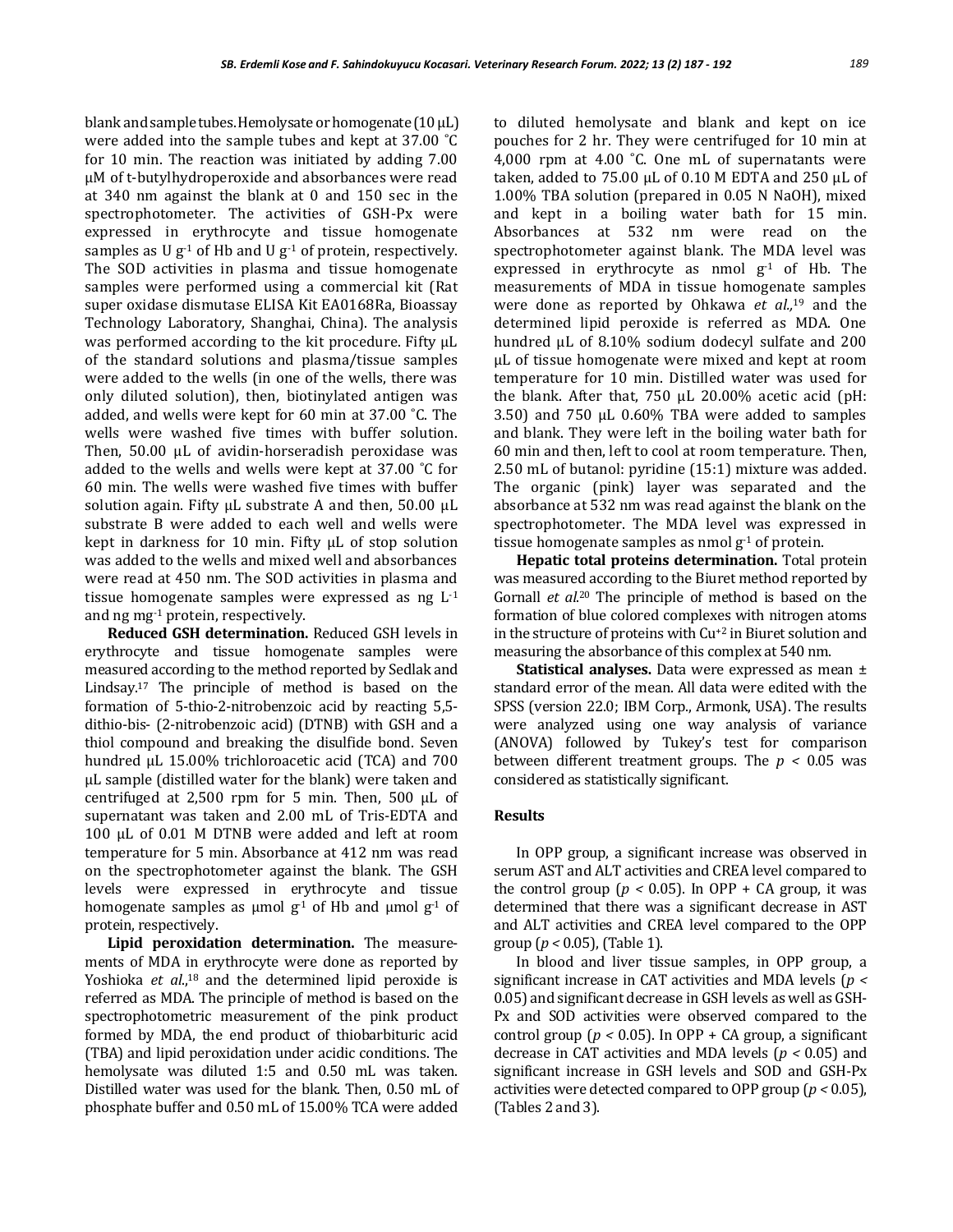| $mean = 3$ and $of$ eight rate per group. |                               |                                |                   |                           |  |
|-------------------------------------------|-------------------------------|--------------------------------|-------------------|---------------------------|--|
| <b>Parameters</b>                         | Control                       | OPP                            | CА                | $OPP + CA$                |  |
| AST $(U L-1)$                             | 139.67 ± 2.91ª                | $319.32 \pm 3.92$ <sup>d</sup> | $160.13 \pm 3.41$ | $245.76 \pm 3.13c$        |  |
| ALT $(mg dL^{-1})$                        | $79.14 \pm 1.18$ <sup>a</sup> | $166.86 \pm 5.15$              | $79.88 \pm 2.11a$ | $116.38 \pm 0.50^{\circ}$ |  |
| $CREA (mg dL-1)$                          | $0.48 \pm 0.01$ a             | $4.58 \pm 0.21c$               | $0.48 \pm 0.01a$  | $0.96 \pm 0.02$           |  |

**Table 1.** Effects of orthophenylphenol (OPP), cinnamic acid (CA) or their combination on liver and kidney function. Values represent as mean + SEM of eight rats per group.

AST: Aspartate aminotransferase; ALT: Alanine aminotransferase

abcd Values carrying different letters on the same row are statistically significant (*p <* 0.05).

**Table 2.** Effects of orthophenylphenol (OPP), cinnamic acid (CA) or their combination on oxidative stress biomarkers in the blood. Values represent as mean ± SEM of eight rats per group.

| <b>Parameters</b>                      | Control                        | 0PP                  | CА                        | $OPP + CA$                |
|----------------------------------------|--------------------------------|----------------------|---------------------------|---------------------------|
| $CAT (k g-1 of Hb)$                    | $15.98 \pm 0.27$ <sup>a</sup>  | $143.12 \pm 2.90$ d  | $24.12 \pm 0.57$          | $65.62 \pm 0.92c$         |
| $GSH-PX$ (U g-1 of Hb)                 | $169.67 \pm 3.32c$             | $34.60 \pm 1.29$ a   | $184.45 \pm 2.37$ d       | $96.70 + 0.39b$           |
| $SOD$ (ng L <sup>-1</sup> )            | $2,081.30 \pm 36.54$ c         | $674.70 \pm 3.88$ a  | $2.141.00 \pm 8.40$       | $1,455.00 \pm 34.99$      |
| GSH ( $\mu$ mol g <sup>-1</sup> of Hb) | $2.69 \pm 0.03$ d              | $0.31 \pm 0.02$ a    | $2.33 \pm 0.07$ c         | $1.77 \pm 0.04$           |
| MDA (nmol $g^{-1}$ of Hb)              | $126.85 \pm 3.22$ <sup>a</sup> | $573.20 \pm 13.65$ c | $151.75 \pm 4.09^{\circ}$ | $318.48 \pm 2.75^{\rm b}$ |

CAT: Catalase; GSH-Px: Glutathione peroxidase; SOD: Superoxide dismutase;GSH: Glutathione; MDA: Malondialdehyde; Hb: Hemoglobin. abcd Values carrying different letters on the same row are statistically significant ( $p < 0.05$ ).

**Table 3.** Effects of orthophenylphenol (OPP), cinnamic acid (CA) or their combination on oxidative stress biomarkers in the liver. Values represent as mean ± SEM of eight rats per group.

| <b>Parameters</b>                        | Control                          | 0PP                               | CА                                | $OPP + CA$                        |
|------------------------------------------|----------------------------------|-----------------------------------|-----------------------------------|-----------------------------------|
| CAT (kgr1 protein)                       | $171.68 \pm 6.26^{\circ}$        | $1.770.10 \pm 8.74$ <sup>d</sup>  | $373.18 \pm 8.32^b$               | $836.80 \pm 5.54$                 |
| $GSH-Px (Ug^{-1})$ protein               | $267.79 \pm 6.93c$               | $56.40 + 0.41a$                   | $269.82 \pm 4.26c$                | $128.22 \pm 1.77$                 |
| $SOD$ (ng mg <sup>-1</sup> protein)      | $2.423.90 \pm 46.63$ °           | $946.09 \pm 22.20$ a              | $2,350.50 \pm 40.89$ c            | $1.475.70 \pm 21.19$ <sup>b</sup> |
| GSH ( $\mu$ mol g <sup>-1</sup> protein) | $31.97 \pm 1.44c$                | $6.18 + 0.22a$                    | $29.43 \pm 1.46c$                 | $17.19 + 0.49$                    |
| MDA (nmol $g^{-1}$ protein)              | $1.087.70 \pm 0.07$ <sup>a</sup> | $3.217.70 \pm 26.76$ <sup>d</sup> | $1.215.40 \pm 38.38$ <sup>b</sup> | $2.135.10 \pm 4.77$               |

CAT: Catalase; GSH-Px: Glutathione peroxidase; SOD: Superoxide dismutase;GSH: Glutathione; MDA: Malondialdehyde.

abcd Values carrying different letters on the same row are statistically significant  $(p < 0.05)$ .

#### **Discussion**

The OPP is a broad spectrum anti-microbial agent widely used in fungicides and disinfectants, especially for the protection and storage of citrus fruits after harvest.<sup>4,7,21</sup> Because of the high exposure risk of consumers due to its widespread use, this compound has been the subject of many studies in living organisms. The strong acute and chronic toxicity, mutagenicity, teratogenicity and genotoxicity of OPP are investigated by *in vivo* and *in vitro*  studies.4,7,21,22 Although the mechanism of action is not fully elucidated, it has been reported that OPP induces ROS formation in rats, causing damage to the liver, bladder and kidney tissues.<sup>21</sup>

The CA is an anti-oxidant known to have protective and/or inhibitory effects against oxidative stress, cancer and heart and inflammatory diseases *in vitro* and *in vivo*. The anti-oxidant activity of CA and analogues on the oxidative stress is based on the stabilization of the resulting phenoxyl radical by giving an electron or hydrogen atom to the medium. They strongly inhibit lipid peroxidation and show their activity through radical scavenging.<sup>23</sup>

In the present study, ALT and AST activities and CREA level were increased in OPP group. Nakagawa and Tayama<sup>7</sup> have given a single oral dose of 700 or 1,400 mg kg-1 OPP to rats and measured serum ALT and AST

activities at 6 and 24 hr. According to the results of their study, there was a slight increase in ALT and AST activities compared to the control group; but this result was not significant. The results of the study do not match totally with our results due to the acute single dose OPP administration and the short intervals between the detection of serum ALT and AST activities. In our study, there was a significant decrease in ALT and AST activities and CREA levels in OPP + CA group compared to OPP group. Tohamy *et al*., <sup>24</sup> have conducted a study on the protective effect of CA on cis-platinum-induced liver injury in mice and have reported that cis-platinum elevates ALT and AST activities, and CREA level was decreased in the cis-platinum + CA group. El-Sayed *et al.*, <sup>25</sup> have reported that there is an increase in CREA level in the cis-platinum group and a decrease in the cis-platinum + CA group compared to the cis-platinum group. These results are similar to ours.

In this study, in blood and liver tissue samples, a significant increase in CAT activities and MDA levels and a significant decrease in GSH level and SOD and GSH-Px activities were detected in the OPP group. Nakagawa and Tayama<sup>7</sup> have indicated that GSH level decreases in the liver tissue in the OPP group. This result is consistent with our study. Li *et al*., <sup>22</sup> have reported that OPP causes a significant decrease in GSH levels in HepG2 cells. This result is consistent with our study, although the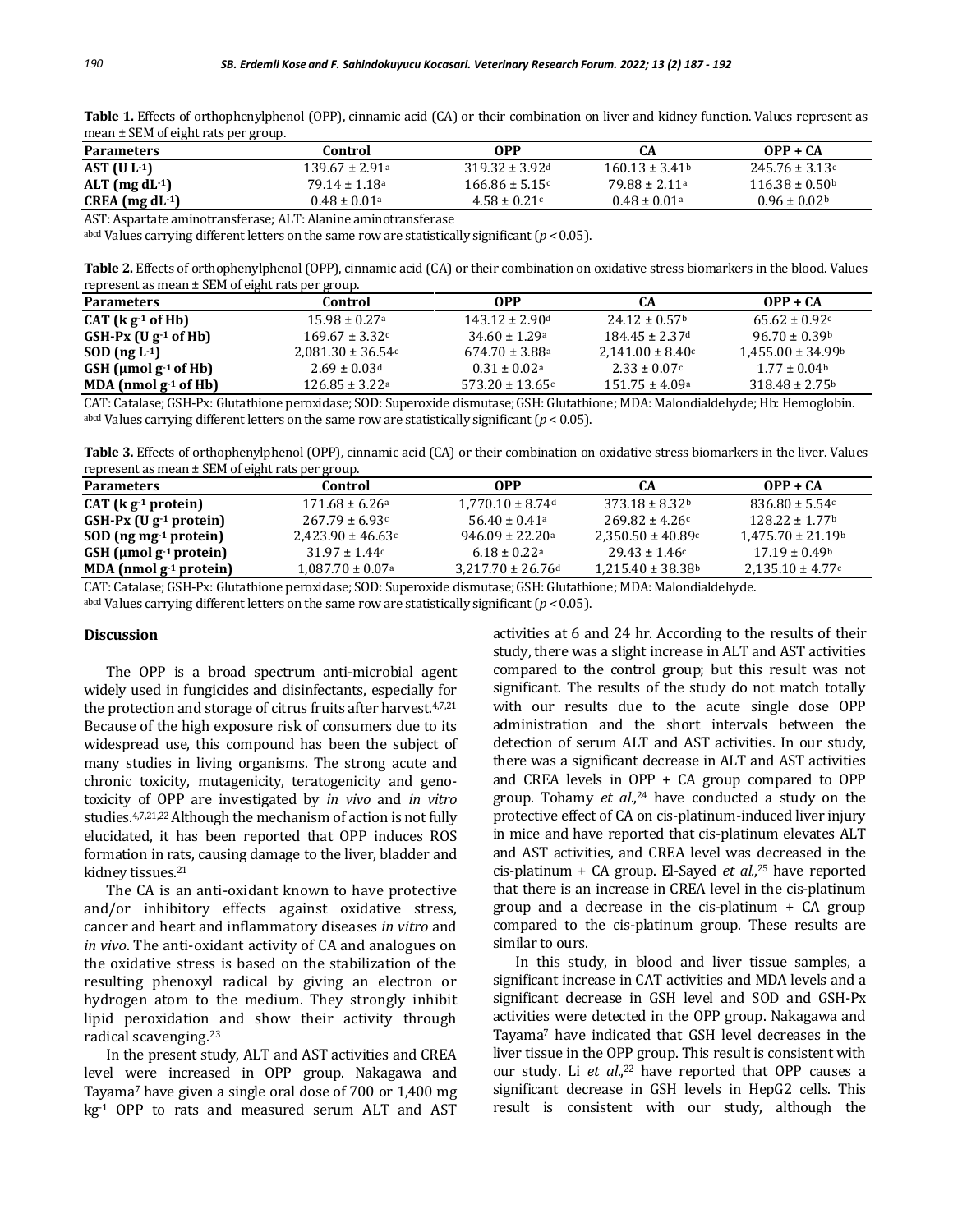experiment was *in vitro*. *In vivo* and *in vitro* studies have shown that OPP significantly reduces GSH levels.

Here, in OPP + CA group, SOD and GSH-Px activities and GSH levels increased and there was a decrease in MDA levels and CAT activities in blood and liver tissue samples compared to OPP group. Patra et al.,<sup>26</sup> have investigated the protective effect of CA at different doses against cyclophosphamide-induced oxidative damage in bone marrow and spleen in mice. Researchers found a decrease in MDA level and an increase in CAT, SOD and GSH-Px activities in cyclophophamide + CA-treated groups. Abd El-Raouf *et al*., <sup>27</sup> have investigated the protective effects of CA and cinnamaldehyde on cis-platinum-induced spleen injury in rats. They have reported an increase in MDA level and a decrease in CAT activity in the cis-platinum-treated group. Also, they found that in cis-platinum + CA group, CAT activity and MDA level were close to the levels of control group. Tohamy *et al*., <sup>24</sup> have studied the protective effects of CA against cis-platinum-induced liver damage in mice. In liver tissues, they found an increase in MDA level and a decrease in GSH level in the cis-platinum-treated group. Researchers have also indicated that in cisplatinum + CA group, there is a decrease in MDA level and an increase in GSH level. Yan et al.,<sup>9</sup> have examined the protective effects of CA and syringic acid against ethanolinduced liver damage in their study. They have reported that decreases in GSH-Px and CAT activities and GSH level in the ethanol-treated group are improved in the ethanol + CA groups and approached to the levels of the control group. The researchers have stated that CA has protective effects against oxidative damage. In our study, we also found that CA had a protective effect against OPP-induced oxidative stress.

In the present study, due to OPP-induced oxidative stress, a depletion of GSH level, decreases in SOD and GSH-Px activities and increases in lipid peroxidation products, MDA level and CAT activity were observed. Following treating the groups with OPP plus CA, an increase in GSH, SOD and GSH-Px values and a decrease in CAT and MDA values were seen. In their study, Nakagawa and Tayama<sup>7</sup> have reported that OPP is converted to PHQ and PBQ via *in vitro* microsomal monoxygenase system; these metabolites are very reactive and have potential to inhibit SH-dependent enzymes. They have also indicated that PHQ and PBQ first deplet intercellular GSH storage and then they attack against structures containing cysteine. In their *in vitro* study, Murata *et al*., <sup>28</sup> have reported that excessive hydrogen peroxide is formed during the conversion of OPP to metabolites and this excessive hydrogen peroxide causes DNA damage in other tissues, resulting in mutagenic and carcinogenic effects.

The living organisms try to deal with oxidative stress by showing an increase or decrease in anti-oxidant enzyme systems. On the one hand, free radicals produced by organisms are broken down by anti-oxidant enzymes

and converted into less harmful or harmless metabolites; on the other hand, changes occur in the form of increase or decrease in anti-oxidant enzymes due to the production of free radicals above normal conditions. In this study, the formation of superoxide anion and its conversion to hydrogen peroxide via SOD enzyme during the metabolism of OPP (conversion to PBQ and PHQ) may be the reason of the decrease in SOD enzyme levels. This may explain the decrease in the level of GSH-Px, since when the amount of hydrogen peroxide is low, it is detoxified by the GSH-Px. On the other hand, as a consequence of oxidative damage, defense system can promote the expressions of these enzymes. The increase in the CAT enzyme activity may be due to the fact that as the amount of hydrogen peroxide continues to increase in the environment, the organism can stimulate the anti-oxidant enzyme system to deal with it.

The findings of the study showed that OPP caused oxidative damage in blood and liver tissues at the dose administered and the period indicated. The CA did not cause any harm on its own and in the study group in which it was given with OPP; CA created a regressive effect on oxidative stress parameters. It has been concluded that CA can be used as an anti-oxidant agent against oxidative damage induced by OPP or similar substances with similar structure and mechanism of action.

### **Acknowledgments**

This study was supported by Burdur Mehmet Akif Ersoy University, Burdur, Turkiye (Project No.: 0284-YL-16).

#### **Conflict of interest**

The authors declare no conflict of interest.

#### **References**

- 1. Balakrishan S, Eastmond DA. Micronuclei and cell proliferation as early biological markers of orhophenylphenol-induced changes in the bladder of male F344 rats. Food Chem Toxicol 2006; 44(8): 1340-1347.
- 2. WHO. 2-Phenylphenol in Drinking-water. Background document for development of WHO Guidelines for Drinking-water Quality, 2003. Available at: http:// www.who.int/water\_sanitation\_health/dwq/chemical s/2phenylphenol.pdf. Accessed March 30, 2022.
- 3. Appel KE. The carcinogenicity of the biocide orthophenylphenol. Arch Toxicol 2000; 74(2): 61-71.
- 4. Kwok ESC, Silva M. Re-evaluation of developmental and reproductive toxicity of ortho-phenylphenol (OPP) and sodium ortho-phenylphenate. Cell Dev Biol 2013; 2(3): 1-12.
- 5. Perruchon C, Patsioura V, Vasileiadis S, et al. Isolation and characterization of a Sphingomonas strain able to